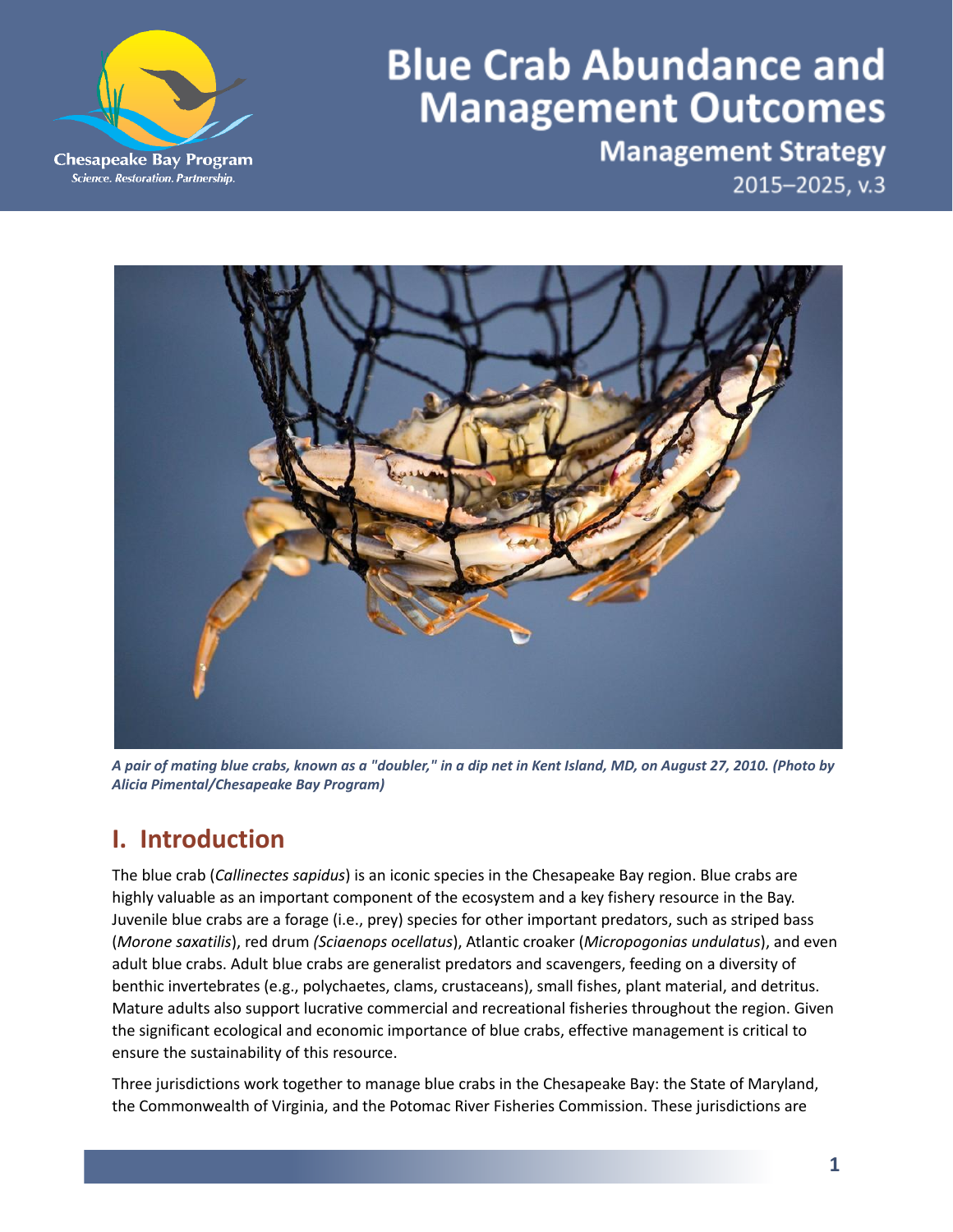aided by the Chesapeake Bay Stock Assessment Committee (CBSAC), a scientific workgroup of the Chesapeake Bay Program's Sustainable Fisheries Goal Implementation Team (SFGIT). CBSAC is composed of fisheries managers from each of the jurisdictions, blue crab scientists along the Atlantic coast, technical experts from the National Oceanic and Atmospheric Administration's (NOAA) National Marine Fisheries Service, and representatives from the SFGIT. The roles of CBSAC are to identify and implement strategic science priorities that support resource management, and to provide the jurisdictions with science-based advice for sustainable management of the blue crab stock in the Chesapeake Bay.

### **II. Goal, Outcome, and Baseline**

This management strategy identifies approaches for achieving the following goal and outcomes:



#### *Sustainable Fisheries Goal*

Protect, restore, and enhance finfish, shellfish, and other living resources, their habitats, and ecological relationships to sustain all fisheries and provide for a balanced ecosystem in the watershed and Bay.

#### *Blue Crab Abundance Outcome*

Maintain a sustainable blue crab population based on the 2021 target of 196 million adult females. Refine population targets through 2025 based on best available science.

#### *Blue Crab Management Outcome*

Manage for a stable and productive crab fishery, including working with the industry, recreational crabbers, and other stakeholders to improve commercial and recreational harvest accountability. By 2018, evaluate the establishment of a Bay-wide, allocation-based management framework with annual levels set by the jurisdictions for the purpose of accounting for and adjusting harvest by each jurisdiction.

### **Baseline and Current Condition**

#### **Abundance**

Since 1990, the Maryland Department of Natural Resources (MDNR) and the Virginia Institute of Marine Science (VIMS) have conducted the annual Winter Dredge Survey (WDS) to estimate the abundance of blue crabs in the Chesapeake Bay. A period of sustained low abundance throughout the 1990s and 2000s inspired the jurisdictions to implement female-specific management regulations in 2008 to improve spawning potential, and consequently, recruitment. Since implementing female-specific management, the average adult female abundance doubled from the previous decade.

A 2011 benchmark stock [assessment](https://hjort.cbl.umces.edu/crabs/Assessment.html) recommended that the jurisdictions implement a management framework with reference points specific to adult female blue crabs (age 1+) because they represent the spawning stock, a critical component of population dynamics. The results of the assessment recommended an abundance target of 215 million adult female crabs and a threshold of 70 million adult females. These abundance reference points were developed using a conventional approach in fisheries management, and are associated with reference points for exploitation (i.e., harvest). The jurisdictions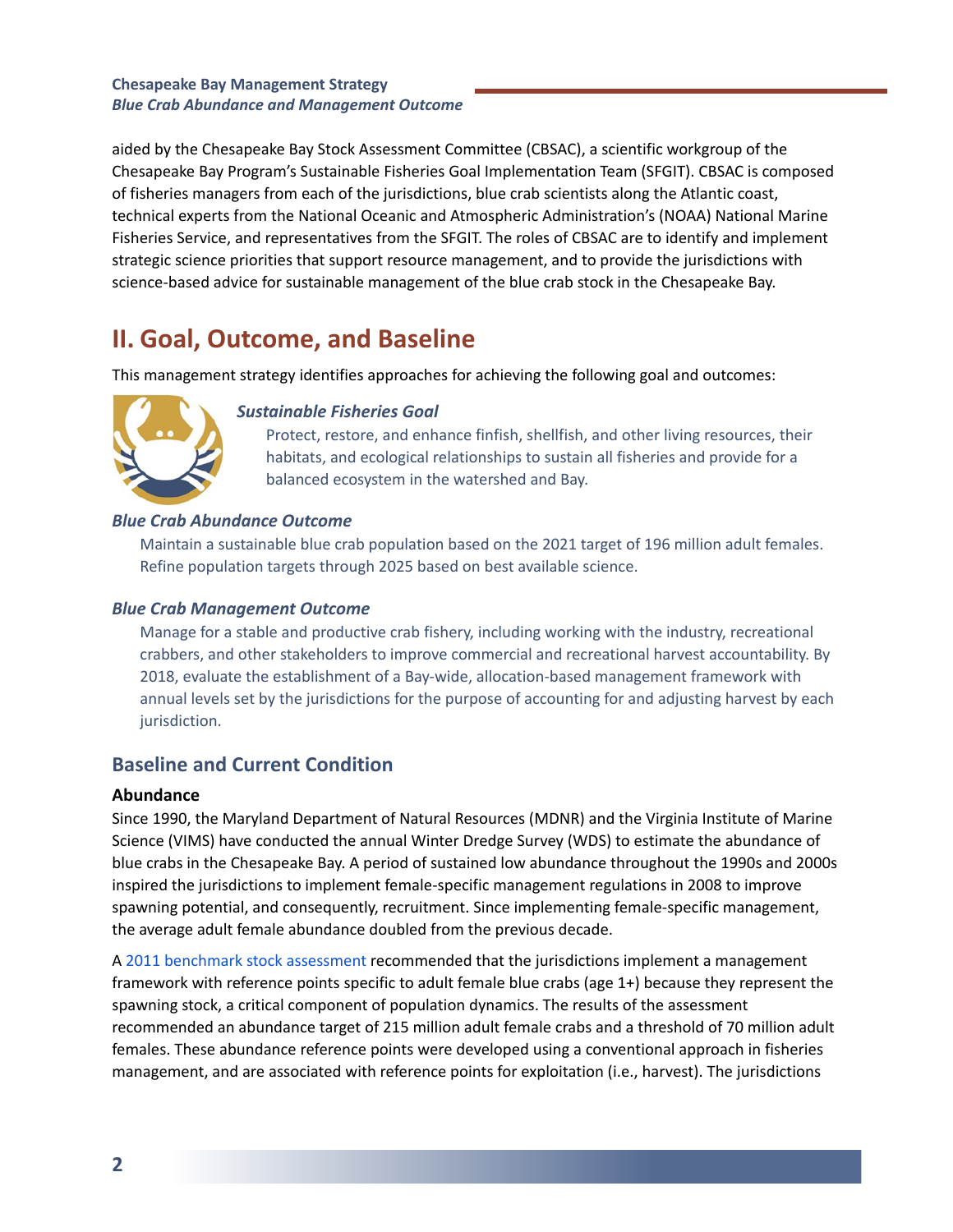officially adopted these female-specific reference points in 2012 and used them to assess the stock status through 2020.

In 2017, a stock assessment update was conducted using additional WDS data through 2017 and harvest data through 2016, and in November 2020, the three jurisdictions formally adopted the new female-specific reference points generated by this update. The target abundance of 215 million adult female crabs decreased to 196 million, and the threshold abundance of 70 million adult females increased to 72.5 million. CBSAC determined that these new reference points represent the best available science by which the blue crab stock should be assessed and managed.

#### **Management**

The management jurisdictions, with stakeholder input, evaluated the application of an allocation-based management framework for the Chesapeake Bay blue crab fishery. This type of management framework defines methods for allocating an annual total allowable catch (TAC) of male and female crabs among the three management jurisdictions in the Bay: Maryland, Virginia, and the Potomac River. TAC is the total number or pounds of crabs that can be harvested by commercial and recreational fisheries each year. In 2017, the jurisdictions decided to maintain the current management approach rather than implementing an allocation-based framework. The jurisdictions submitted a [summary](https://www.chesapeakebay.net/channel_files/24399/allocation_update_to_bay_program_final_june_2017.pdf) of their evaluation to the Chesapeake Bay Program, officially completing the Blue Crab Management Outcome.

### **III. Participating Partners**

The following partners participated in the development of this management strategy.

#### **Chesapeake Bay Watershed Agreement Signatories**

- State of Maryland
- Commonwealth of Virginia
- Potomac River Fisheries Commission
- National Oceanic and Atmospheric Administration
- Chesapeake Bay Commission

### **Key Participants**

Members of the Chesapeake Bay Stock Assessment Committee (CBSAC) are the key participants in this coordinated effort, and represent the following partner organizations:

- Maryland Department of Natural Resources (MDNR)
- Virginia Marine Resources Commission (VMRC)
- Potomac River Fisheries Commission (PRFC)
- Virginia Institute of Marine Science (VIMS)
- University of Maryland Center for Environmental Science (UMCES)
- University of North Florida (UNF)
- National Oceanic and Atmospheric Administration (NOAA)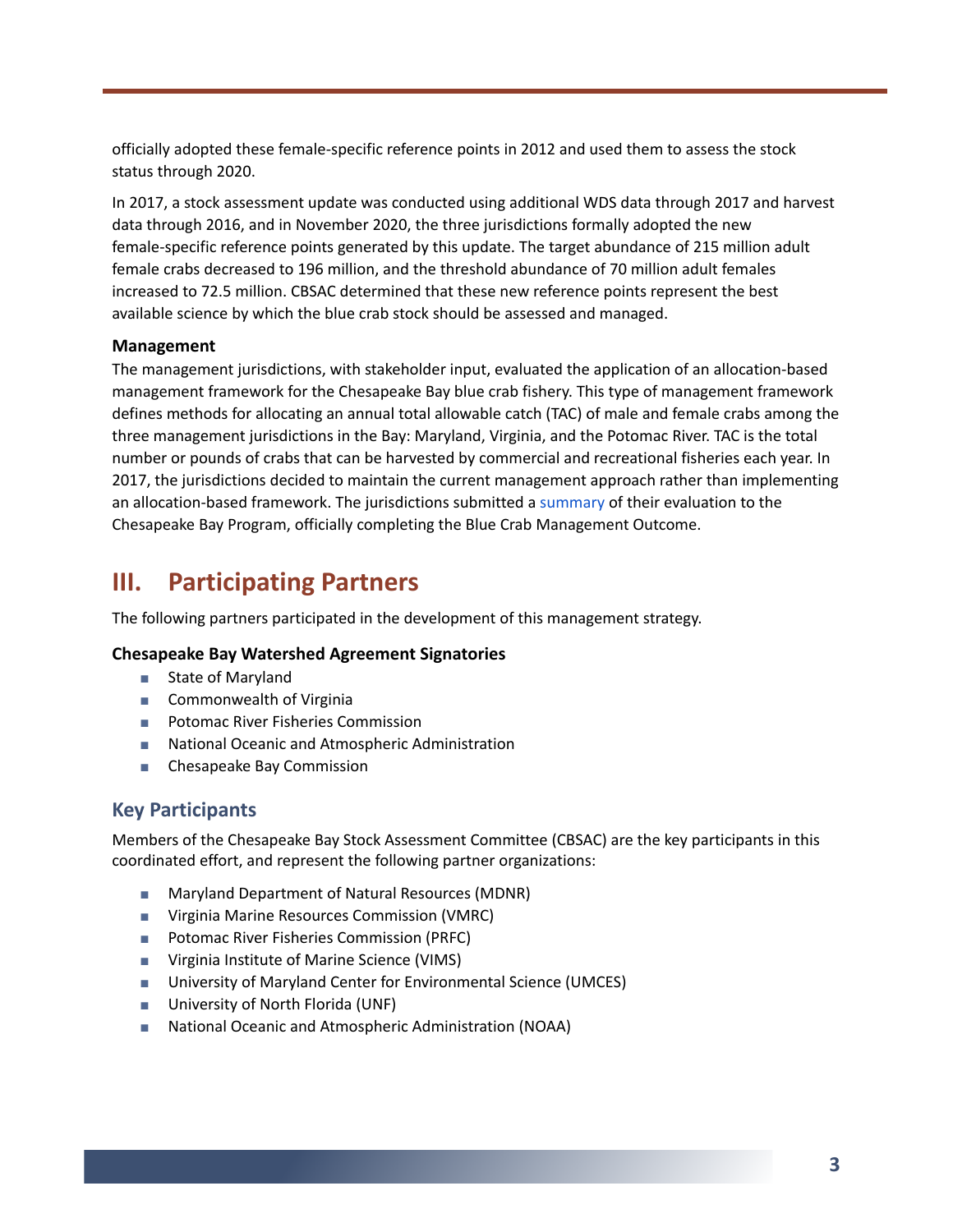### **Stakeholder Engagement**

Stakeholders include commercial and recreational harvesters, the general public, and interested nonprofit organizations. Each management jurisdiction actively engages commercial and recreational harvesters through established stakeholder committees and advisory groups, including:

- Maryland Blue Crab Industry Advisory Committee
- Maryland Tidal Fisheries Advisory Commission
- Maryland Watermen's Association
- Potomac River Crab Advisory Committee
- Virginia Crab Management Advisory Committee
- Virginia Watermen's Association

### **IV. Factors Influencing Success**

Chesapeake Bay blue crabs and their associated fisheries are affected by a variety of natural and human factors that present challenges to meeting the objectives of this management strategy. While some of these factors may be addressed directly through this strategy, others cannot be directly controlled or managed, and will therefore require managers to use the best available science to make informed management decisions. The following factors influence the blue crab population and fishery, and consequently, the Chesapeake Bay Program's ability to attain the Blue Crab Abundance Outcome.

#### **Population Dynamics**

The Chesapeake Bay blue crab population exhibits high natural variability in abundance and recruitment, in part because of the blue crab's complex life history. Larval abundance is often dependent on the abundance of spawning females, although a high abundance of mature females does not guarantee consistently high rates of recruitment. Blue crabs produce many offspring in multiple broods released over a period of two or more years, but larval survival in the coastal shelf waters is unpredictable. Recruitment of blue crab megalopae into the Bay's nursery habitats also fluctuates widely from year to year, and is influenced by various oceanic and climatic conditions that affect not only survival, but also larval transport, such as wind and tidal currents. Once juvenile crabs settle in the Bay, many environmental and ecological factors continue to influence their survival, including water temperature, salinity, habitat condition, predation and prey abundance, hypoxia, and disease. Many of these factors are discussed further in the following sections.

#### **Environmental Variability and Climate Change**

Blue crab reproduction, growth, and survival are often dependent on environmental conditions. For example, larval blue crabs require the higher salinity waters of the coastal shelf for their development, so egg-bearing females migrate to the mouth of the Chesapeake Bay to spawn. Recruitment success of blue crab larvae has been correlated with patterns of oceanic, tidal, and wind currents. Timing of life history events, such as migration and overwintering, is regulated by changes in temperature. When water temperature drops below 10°C, adult blue crabs typically move into deeper channels and burrow in the sediment for their overwintering period of dormancy, while juveniles remain in their shallow nursery habitats. Extremely cold winter water temperatures can result in significant overwintering mortality of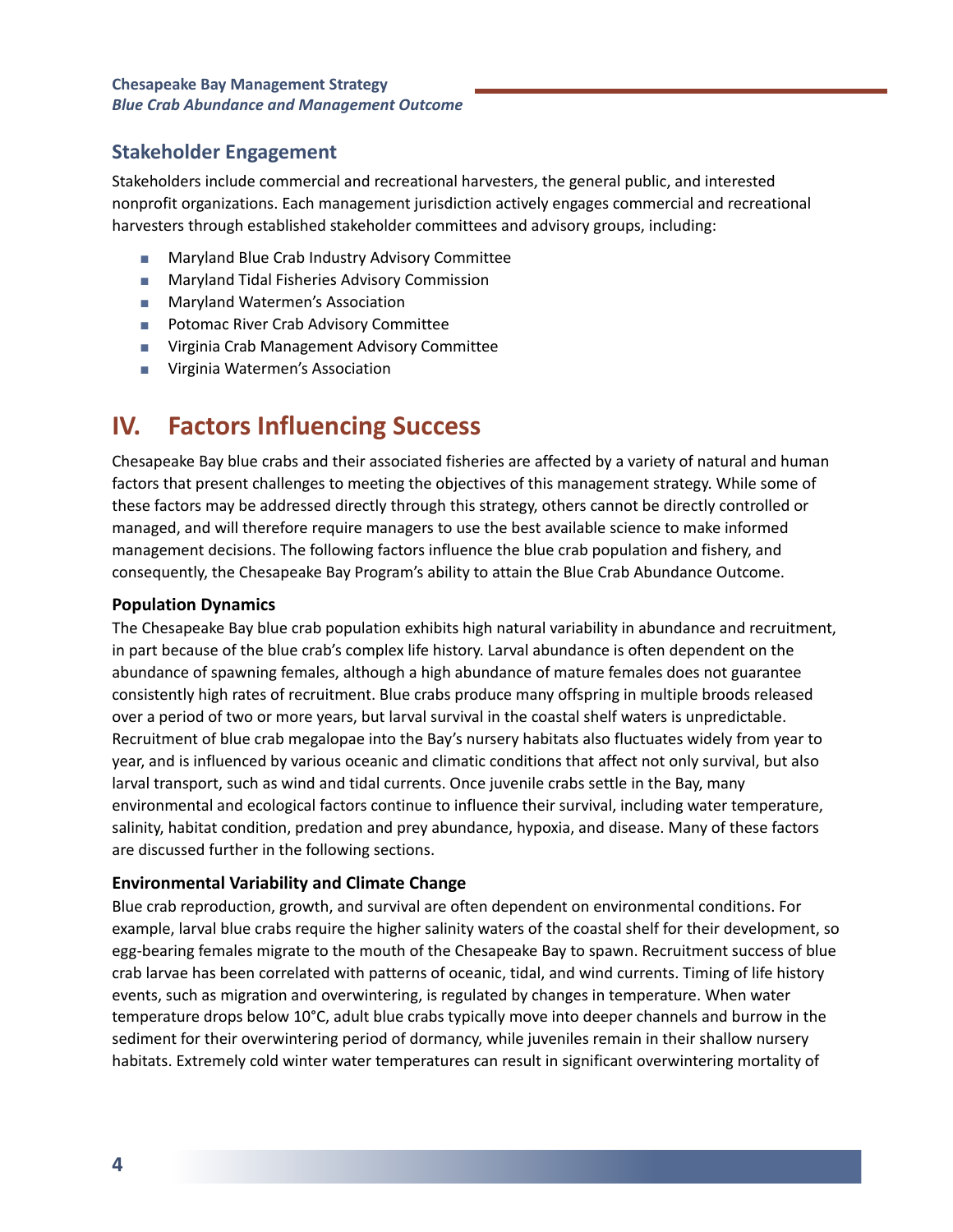blue crabs in the Bay. Therefore, annual variability in environmental conditions has the potential to dramatically impact the Chesapeake Bay blue crab population.

In the long term, climate change could have a wide range of effects on blue crab population dynamics in the Bay. Changes in temperature could alter the species assemblage of predators and prey in the ecosystem, which could increase blue crab mortality due to increased predation or decreased food availability. For example, the distribution of red drum, a warmer-water species known to feed on juvenile blue crabs, could shift north and start inhabiting the Chesapeake Bay more frequently and for longer periods of time. In addition to temperature, changes in salinity and sea level rise could negatively affect marsh and seagrass habitats that serve as critical nurseries and foraging grounds for blue crabs. Warming temperatures and changes in precipitation patterns would likely increase the extent and duration of hypoxic zones, which would reduce foraging resources and available suitable habitat. Although it is likely that climate change will affect Chesapeake Bay blue crabs, the specific impacts and outcomes are uncertain given the complexity of the interactions between all the biotic and abiotic factors involved.

#### **Habitat Availability**

Submerged aquatic vegetation (SAV), such as seagrass, is the primary nursery habitat for juvenile blue crabs in the Chesapeake Bay, providing a refuge from larger predators and an abundant source of smaller prey. Shallow marshes provide similar nursery habitats. The loss of SAV and natural marsh due to poor water quality, sea level rise, and shoreline hardening raises concerns for blue crabs because of their dependence on these structured habitats for food and refuge. Reduced habitat availability could also result in larger concentrations of young juveniles in the limited nurseries, increasing competition and the risk of predation and cannibalism.

#### **Predation and Prey Availability**

Predation is a limiting factor on blue crab abundance in the Chesapeake Bay, and affects population dynamics, survival, and reproduction. Predation on blue crabs varies seasonally, spatially, among habitats, and by crab size/life stage. Predation mortality is highest in the early life stages when blue crab larvae are drifting in the coastal waters just outside the Bay. Predation mortality of larger juveniles and adults is highly dependent on the species of finfish, birds, and other potential predators in the Bay. Cannibalism is also a major source of mortality, especially for juvenile crabs as their smaller size increases their susceptibility to cannibalism and predation. Limited habitat availability can concentrate blue crabs into smaller areas which also increases competition and cannibalism pressure.

Blue crabs are generalist predators and scavengers, feeding on a diversity of benthic invertebrates (e.g., polychaetes, clams, crustaceans), small fishes, plant material, and detritus. Poor environmental conditions can reduce prey abundance, particularly of sessile species that are unable to relocate to more optimal habitats. Significant reductions in benthic prey abundance due to eutrophication, hypoxia, habitat loss or alteration, and increased abundance of competitor species could limit prey availability to blue crabs, affecting growth and survival.

#### **Hypoxia**

Blue crab responses to hypoxia (i.e., low dissolved oxygen concentrations) are determined by the severity of the hypoxic event (i.e., extent and duration) and the crab's tolerance to low oxygen levels. Hypoxic zones have been increasing in volume and duration due to an increase in impervious surfaces around the Chesapeake Bay watershed and nutrient loading from land-based sources. Typically, blue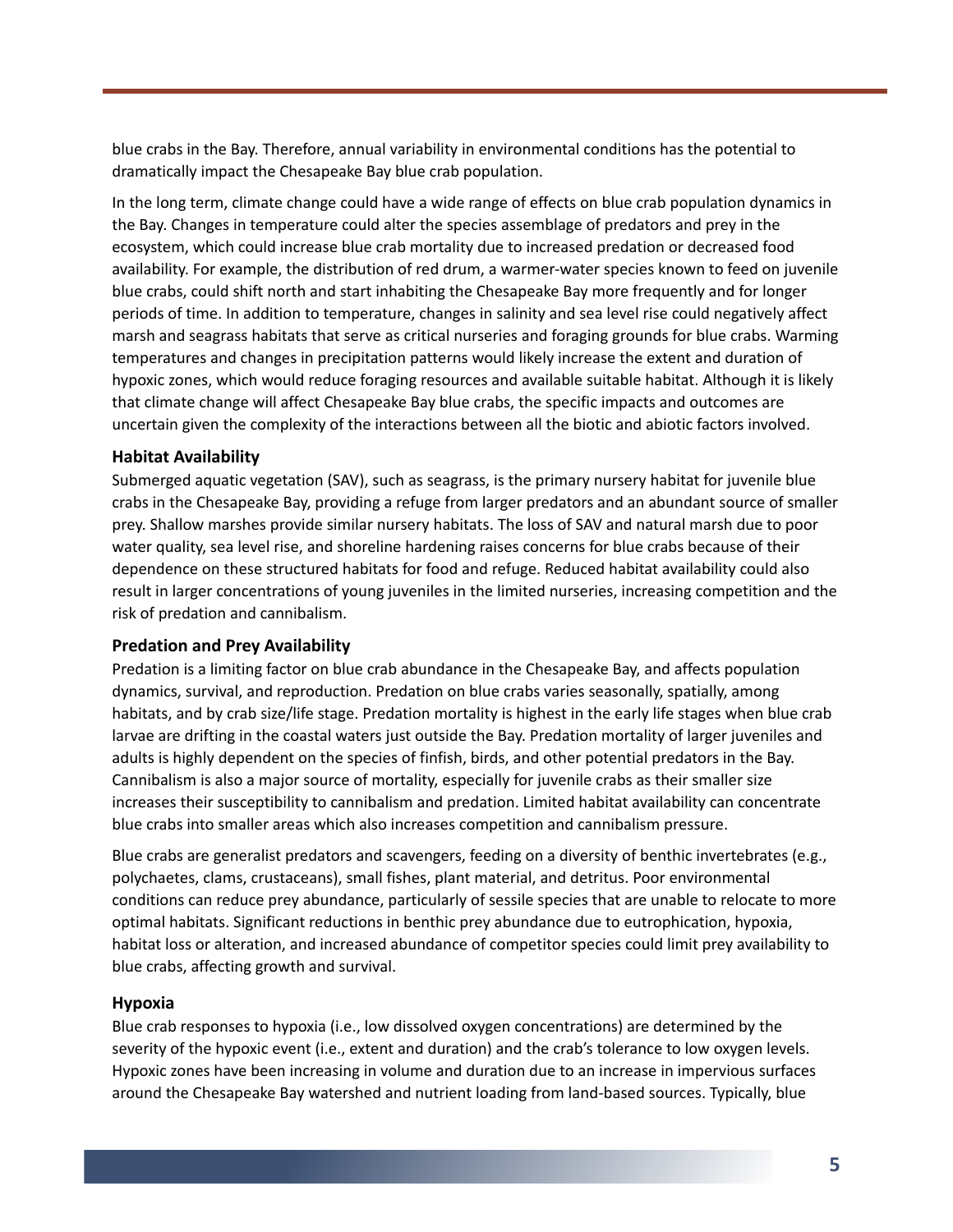crabs move out of deeper, hypoxic waters and aggregate in shallow, nearshore areas. In doing so, they become more susceptible to fishing gear, density-dependent predation, and agonistic interactions. Hypoxia may also interfere with the dispersal of larval blue crabs in the Bay and with mature females migrating to the mouth of the Bay to spawn.

#### **Disease**

Blue crabs harbor a variety of pathogens that can be fatal to the carrier, but are not harmful to humans. *Hematodinium perezi* commonly infects crabs in the fall in high-salinity areas of the lower Chesapeake Bay. A reo-like virus can be found Bay-wide and is often observed in dead crabs from shedding facilities. The effects of these and other diseases on the blue crab population in the Bay remain poorly understood and likely contribute to mortality in the fishery as well as the general population. Managers are interested in gaining a better understanding of the role of disease in blue crab natural mortality, particularly in separating disease/discard mortality and harvest mortality in the peeler fishery.

#### **Harvest Reporting**

Blue crabs support valuable commercial and recreational fisheries in the Chesapeake Bay. The blue crab fishery is complex, with multiple commercial and recreational gear types, and differing regulations across the three management jurisdictions. Blue crab ecology, such as migration patterns and habitat use, also affects fishing practices and the resulting harvest throughout the Bay. Given the spatial complexity of the blue crab population and its fisheries, harvest regulations may affect crabbers differently across regions of the Bay. To effectively manage the fishery, managers require a better understanding of Bay-wide fishing effort and how harvest levels change from year to year, as well as within each year. Improving harvest accountability and gathering more effort information would inform more insightful management decisions to maintain a sustainable blue crab population.

#### **Public Engagement**

Ensuring that the public understands blue crab fishing regulations and that they are invested in maintaining a healthy blue crab population is important for managers to achieve this outcome. Engaged stakeholders can help improve harvest reporting and provide other useful information regarding the state of the fishery to the jurisdictions. Each year, CBSAC publishes the Blue Crab Advisory Report to inform interested stakeholders and the public about the status of the blue crab population and fishery.

#### **Partner Coordination**

Planning and implementing a benchmark stock assessment requires coordination across all three management jurisdictions. The jurisdictions need to reach a consensus on the need for a new assessment, determine the terms of reference, and identify sources of funding. Additional coordination with federal, academic, and nonprofit organizations will also likely be necessary to fund and implement future benchmark stock assessments. CBSAC members must also work together to identify and prioritize blue crab science needs that will improve the stock assessment model and advance understanding of blue crab population dynamics.

#### **Scientific and Technical Understanding**

Resource managers make informed decisions based on the best available science, and must make assumptions when data and other important information are unavailable. Key knowledge gaps for blue crabs in the Chesapeake Bay include accurate estimates of harvest and effort, juvenile abundance, non-harvest mortality (e.g., bycatch, discards, etc.), natural mortality, catchability, and stock assessment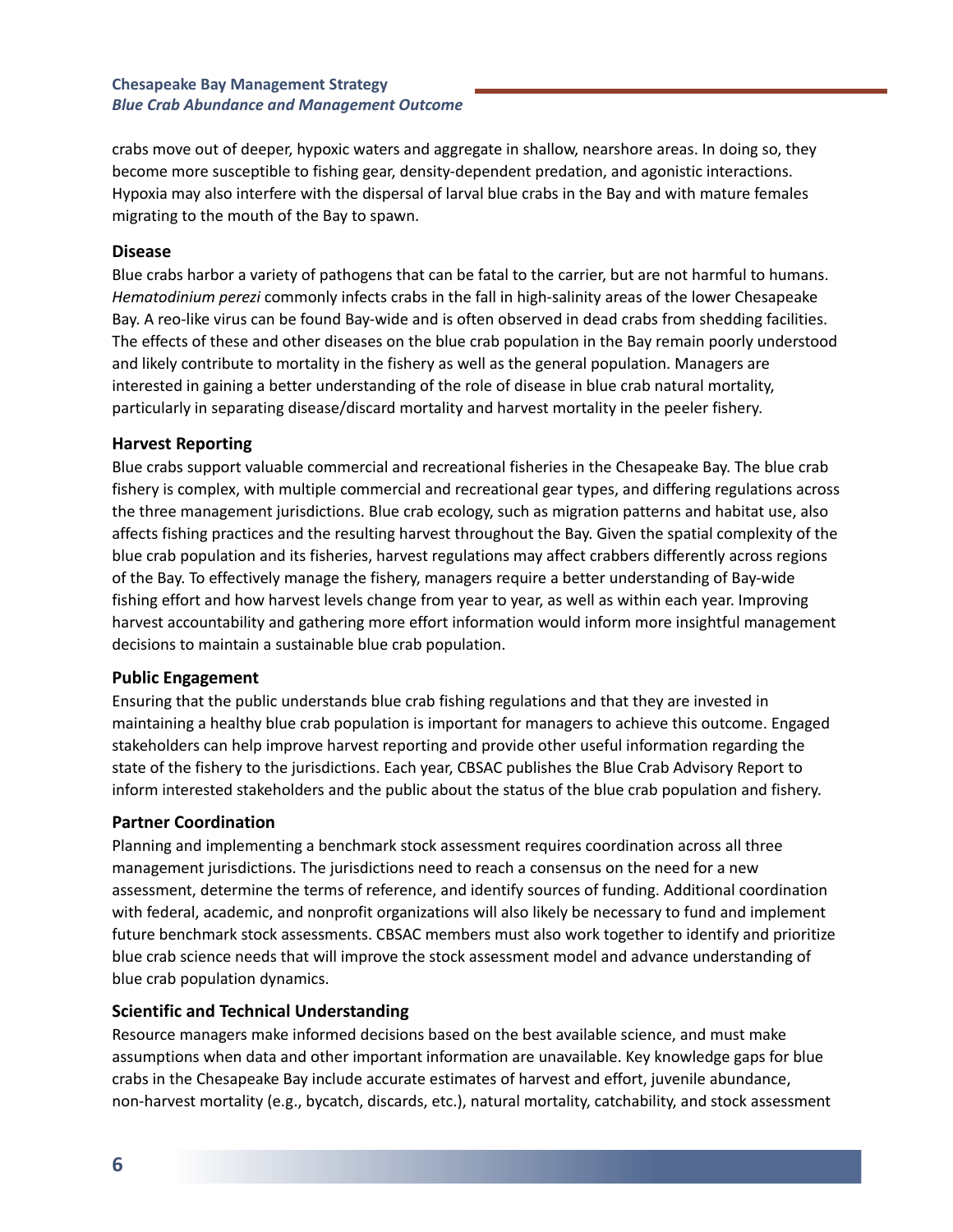model performance evaluation. Addressing these data gaps would reduce uncertainty in the blue crab stock assessment and consequent management decisions. Availability of funding and other resources will affect how and when these data gaps can be addressed.

# **V. Current Efforts and Gaps**

#### **Annual Surveys and Reports**

The Winter Dredge Survey (WDS) is a comprehensive, Bay-wide survey designed specifically to estimate the number of blue crabs present in the Chesapeake Bay by gender and size class. The WDS has been conducted every winter since 1990 and is the cornerstone of the annual population assessment. MDNR conducts the Maryland portion of the survey and VIMS conducts the Virginia portion of the survey. Each year, a total of 1,500 sites in waters deeper than 5 feet are sampled in a random, stratified survey design.

There are other surveys in the Bay that collect blue crabs, but not at the spatial resolution of the WDS. Both MDNR and VIMS have conducted annual trawl surveys in the summer and fall since the 1970s. These surveys provide valuable ancillary information about growth, distribution, and recruitment of blue crabs in the Bay. CBSAC currently has plans to evaluate the utility of these surveys as indices of abundance for stock assessment. CBSAC is also interested in obtaining more accurate estimates of juvenile blue crab abundance through a shallow-water recruitment survey to better understand stock-recruitment dynamics, as the WDS is not effective at sampling smaller crabs.

Every year, upon completion of the WDS, CBSAC conducts an assessment of the blue crab stock status by reviewing the WDS results, trawl survey data, and harvest estimates, and then comparing the estimated abundance of adult females and the estimated exploitation rate to the established biological reference points. CBSAC publishes the results of this analysis in the annual Blue Crab Advisory Report, along with management recommendations and priority science needs.

#### **Benchmark Stock Assessments**

Management of the Chesapeake Bay blue crab population is guided largely by benchmark stock assessments. Benchmark stock assessments are comprehensive, mathematical analyses that utilize the most up-to-date information (i.e., harvest data, survey data) to answer important questions about the health and management of a harvested species. Benchmark assessments inform managers about levels of fishing pressure that will ensure maintenance of a healthy population, and provide guidance on the abundance of spawning-age individuals necessary to ensure that the population is self-sustaining. These estimated levels of fishing pressure and abundance are known as biological reference points.

The most recent Chesapeake Bay blue crab stock assessment was conducted in 2011 by scientists from UMCES, MDNR, VMRC, and VIMS, and peer reviewed by international fisheries scientists from the Center of Independent Experts. The 2011 benchmark assessment established a management framework with female-specific reference points. A stock assessment update was conducted in 2017 to evaluate the performance of the 2011 assessment model with new data from 2016 and 2017. The jurisdictions determined that the model was still performing well and a new benchmark assessment was not needed. In 2020, the jurisdictions adopted the refined reference points from the 2017 update, determining that they represented the best available science by which the population should be assessed and managed. Currently, jurisdiction leaders are satisfied with the present management framework. However, CBSAC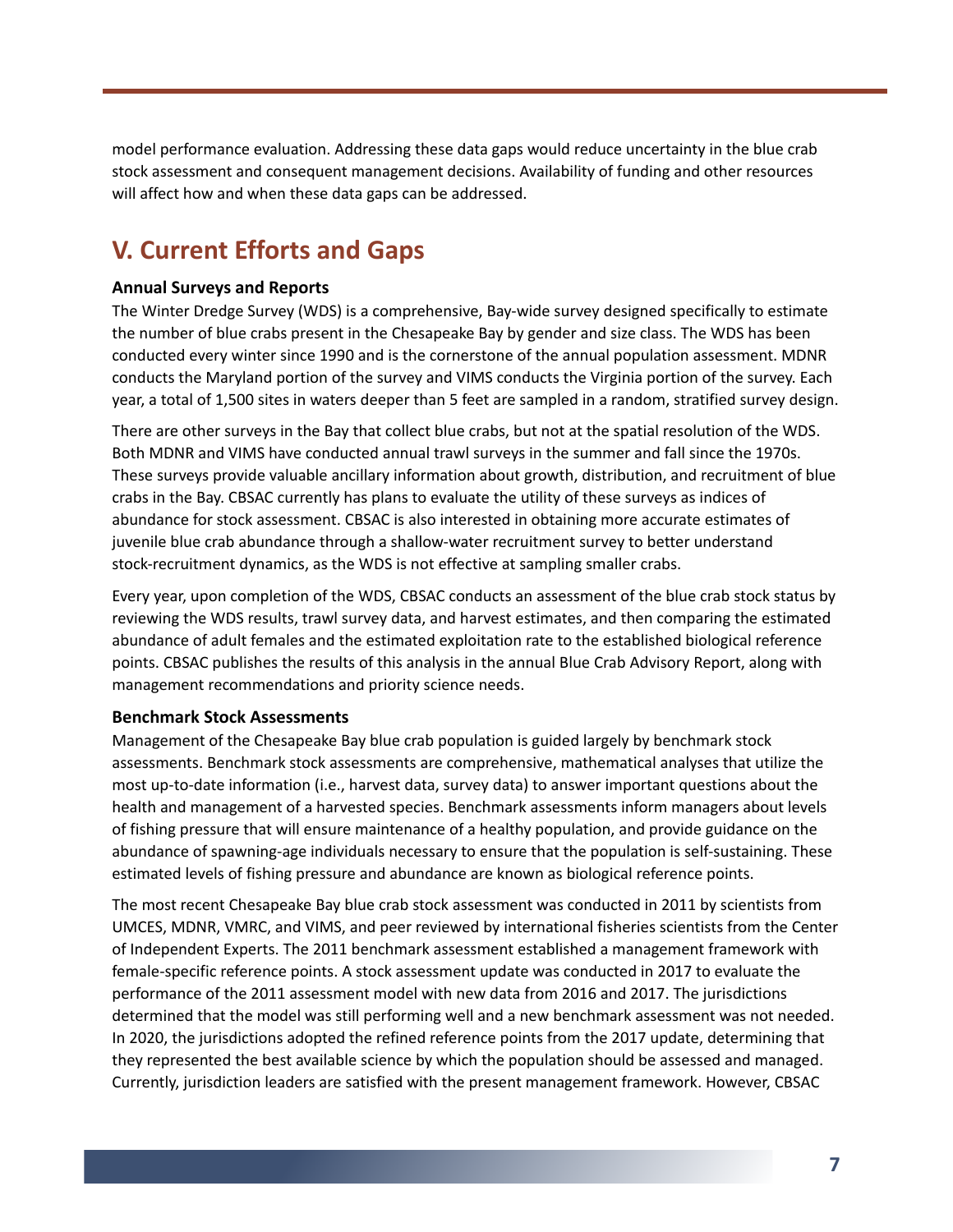continues to discuss the timing and impetus for a new benchmark stock assessment, and is committed to focusing on addressing blue crab science priorities in the meantime.

#### **Harvest Reporting**

Reliable harvest, effort, and catch composition data are essential for accurate assessment of the blue crab stock and for developing effective management strategies. All three management jurisdictions require commercial crabbers to report their daily (MDNR, VMRC) or weekly (PRFC) harvest. However, the primary challenges to these reporting measures are compliance and catch verification. In 2012, MDNR implemented a voluntary electronic reporting program, which has allowed for catch verification through monitoring. VMRC and PRFC have also recently started planning and implementing their own electronic reporting programs. However, availability of funding and staff resources remain significant barriers to verification monitoring. More detailed information about harvest reporting efforts in the Chesapeake Bay can be found in CBSAC's Blue Crab Harvest Reporting document, completed and published in 2022.

MDNR has also made efforts to characterize catch composition (e.g., sex, size, life stage). In 2002, MDNR established the [Cooperative](https://dnr.maryland.gov/fisheries/pages/blue-crab/coop_data_collection.aspx) Data Collection Program in which commercial crabbers voluntarily sample their own catch or allow MDNR observers to ride along and sample the catch. CBSAC is interested in incorporating these kinds of data into the stock assessment model, but this would require a greater spatial resolution. VMRC and PRFC would need to implement similar programs to collect the required data, and these data would need to be standardized to include them in the stock assessment.

#### **Model Performance Evaluation**

Since 2020, MDNR has committed to conducting an annual stock assessment update to evaluate the performance of the current stock assessment model with the addition of another year's WDS and harvest data. This is not a formal effort, but rather an internal assessment of the model that is meant to apprise CBSAC of any potential issues in the model's ability to estimate blue crab abundance. Major discrepancies in the model estimates could indicate a need for a new analytical approach and/or a benchmark stock assessment.

#### **Scientific and Technical Understanding**

Despite the wide base of knowledge surrounding blue crab biology and ecology, gaps still exist that raise questions for fisheries managers about population dynamics. For example, a female-specific management framework was implemented in 2011 under the assumption that a healthy, robust female spawning stock would result in strong recruitment and, consequently, a self-sustaining population. In recent years, however, the Chesapeake Bay has experienced low blue crab recruitment despite high levels of adult female abundance, as determined by the biological reference points. This has led CBSAC to question the strength and reliability of the stock-recruitment relationship, and has generated interest in drivers of recruitment and abundance. CBSAC is interested in quantifying the impacts of various environmental (e.g., temperature, currents, storm events) and ecological (e.g., predation, disease) factors on blue crab population dynamics. From these analyses, CBSAC could identify the most important drivers of recruitment and abundance, and then potentially explain some of the interannual variability exhibited by the population. This work could also lay the foundation for future ecosystem-based approaches to blue crab management in the Chesapeake Bay.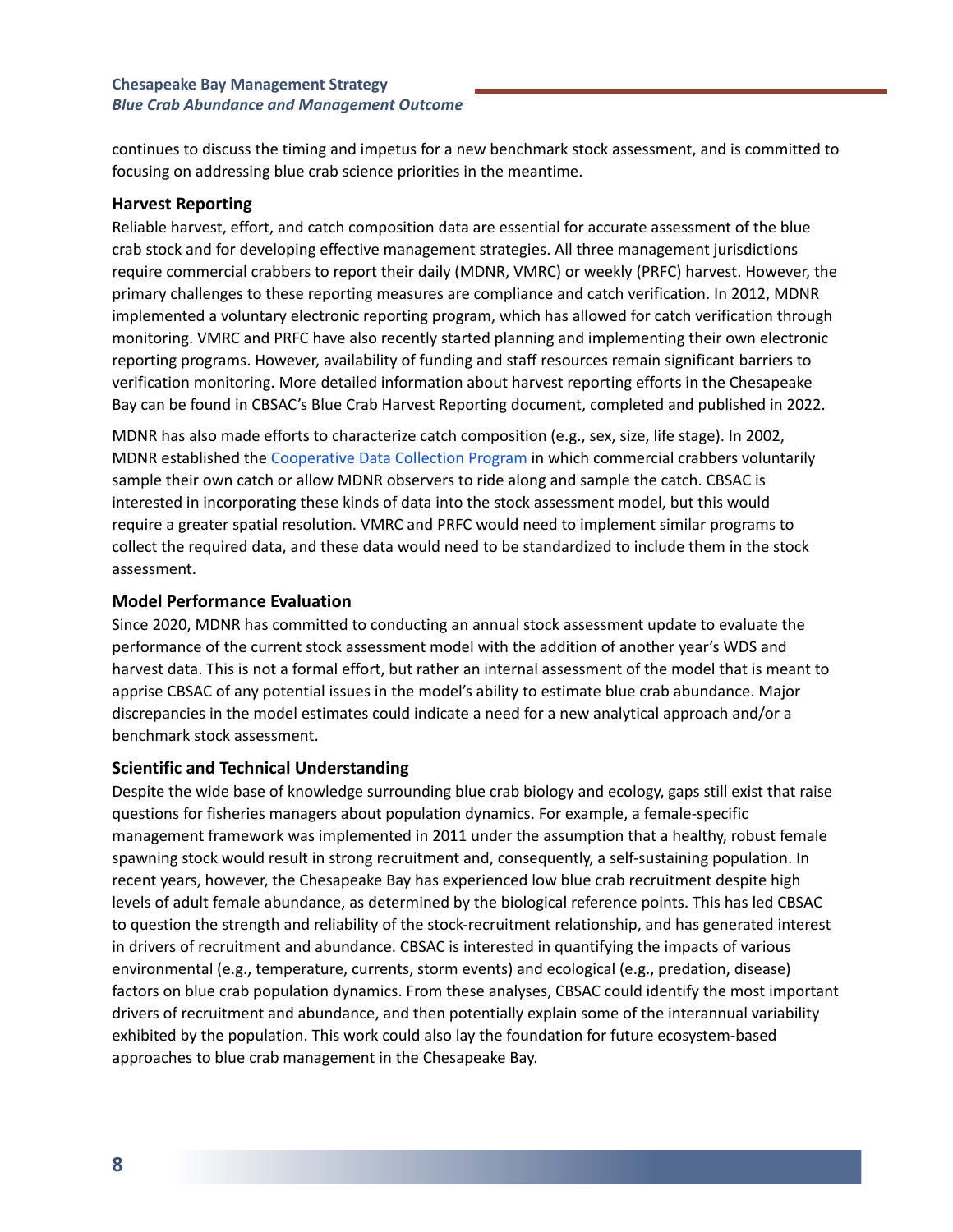Similarly, identification and quantification of natural (e.g., disease, predation) and non-harvest (e.g., bycatch) sources of mortality could help improve blue crab stock assessment by providing more accurate mortality estimates. CBSAC also has a continued interest in evaluating the impacts of catchability and gear effects on WDS abundance estimates, particularly in variable habitats. MDNR and VIMS have been conducting annual paired-tow comparisons to assess gear affects across the MD and VA portions of the WDS, but additional data need to be collected and analyzed to draw conclusions about gear efficiency and incorporate correction factors into the stock assessment model.

### **VI. Management Approaches**

CBSAC will implement the following actions and strategies to achieve the Blue Crab Abundance Outcome. These approaches seek to address the factors affecting the partnership's ability to meet the outcome and the gaps identified above.

#### **Assess Blue Crab Stock Status and Communicate the Results to Managers and the Public**

The Blue Crab Abundance Outcome aims to maintain the blue crab population at a sustainable level based on the target abundance of adult females. Each year, CBSAC analyzes WDS data and harvest data to assess the stock status, and reports the results to the jurisdictions along with science-based management recommendations. CBSAC then compiles the data, results, and recommendations into the annual Blue Crab Advisory Report, which is distributed widely to the public through the Chesapeake Bay Program and the NOAA Chesapeake Bay Office. The primary objectives of this approach are to: (1) coordinate collaboration between fisheries managers, scientists, and technical experts to effectively manage the Chesapeake Bay blue crab population using the best available science; and (2) inform the public about and generate interest in the status and health of the blue crab population in the Bay. This management approach is highly correlated with the monitoring aspect of the adaptive management process and will therefore be discussed further in the Monitoring Progress section below.

#### **Evaluate and Improve the Effectiveness of the Blue Crab Stock Assessment Model**

Sound management of the blue crab population depends on an accurate stock assessment model with appropriate parameters that reduce uncertainty in population estimates. To ensure that the best available science, data, and modeling techniques are used to assess and manage the population, CBSAC has committed to continued evaluation and improvement of the stock assessment model. To obtain better estimates of blue crab harvest from year to year, CBSAC has prioritized accurate harvest reporting, including effort and catch composition data. Spatially and temporally explicit effort and catch composition data would help improve the effectiveness of management regulations Bay-wide. CBSAC has also prioritized evaluation of the WDS and other fishery-independent surveys as indices of abundance to determine the best approaches for stock assessment. Furthermore, CBSAC continues to pursue a better understanding of catchability and gear effects on abundance estimates from these surveys. Similarly, CBSAC is interested in obtaining more estimates of juvenile blue crab abundance through a shallow-water recruitment survey to better understand stock-recruitment dynamics, as the WDS is not effective at sampling smaller crabs. CBSAC reports its priorities for stock assessment improvement in the annual Blue Crab Advisory Report along with its management recommendations.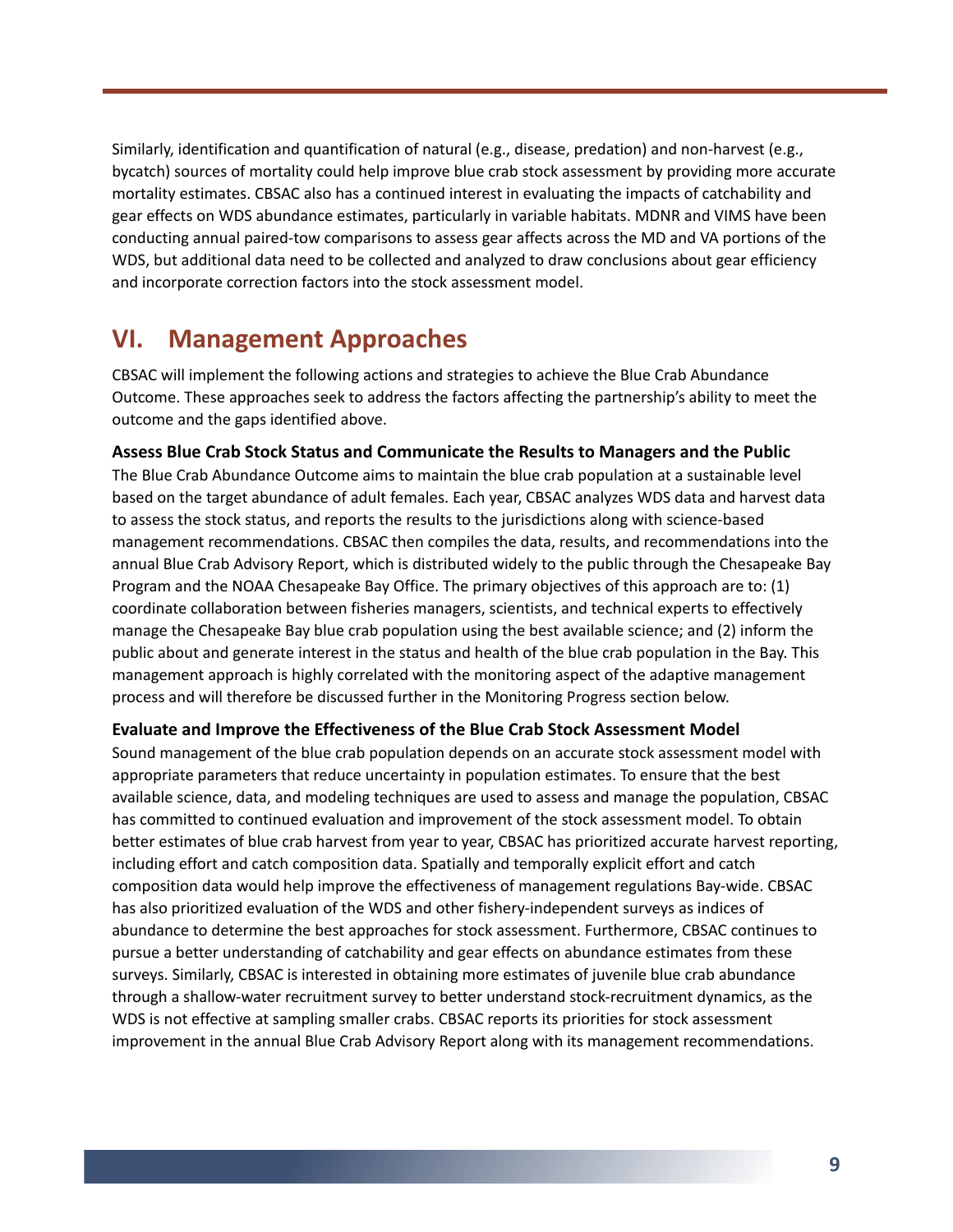#### **Identify and Address Priority Blue Crab Science Needs**

In addition to improving blue crab stock assessment, CBSAC has committed to prioritizing and conducting research that examines relationships between, and primary drivers of, blue crab abundance, recruitment, and other important aspects of population dynamics. This includes understanding the influence of environmental conditions (e.g., temperature, currents, storm events) on blue crab survival and recruitment, and the population-level effects of the loss of key nursery habitats (e.g., SAV, marsh). Understanding the ecological and environmental factors that affect blue crab population dynamics will help managers plan ahead, particularly in the face of climate change, and could support future efforts for ecosystem-based management.

### **VII. Monitoring Progress**

The WDS is the primary mechanism for monitoring progress in maintaining a sustainable blue crab population. The WDS is conducted annually to estimate the total blue crab abundance in the Chesapeake Bay, as well as abundance of adult females (age 1+), adult males, and juveniles. The Assessing Progress section below further describes how these estimates from the WDS are used to determine the status of the stock each year.

### **VIII. Assessing Progress**

To assess progress toward the Blue Crab Abundance Outcome, CBSAC conducts an annual review of the WDS data and the harvest data from the management jurisdictions. The abundance estimates in a given year are paired with the harvest data from that season to calculate the percentage of the population removed by harvest that year. This percentage is known as the female exploitation rate and has its own biological reference points that are used to assess stock status.

To assess stock status, CBSAC compares the estimate of adult female abundance from the WDS to the abundance reference points. This assessment is directly tied to the Blue Crab Abundance Outcome, which states that the abundance of adult females must be maintained at sustainable levels with respect to the target abundance. If the estimate of female abundance provided by the WDS is above the threshold, the population is considered to be at a sustainable level; if the abundance estimate is below the threshold, the population is considered overfished and the outcome is no longer on target. Although the female exploitation rate is not directly related to the Blue Crab Abundance Outcome, it is still important to consider in this context as the maintenance of the annual exploitation rate at or near target levels maximizes the probability of achieving and maintaining the target abundance level. The annual, Bay-wide WDS is essential for monitoring the blue crab stock and determining the need for changes in management to maintain a sustainable population.

### **IX. Adaptively Manage**

CBSAC is committed to adaptive management of the Chesapeake Bay blue crab population. CBSAC will continually evaluate and refine these management approaches to achieve the Blue Crab Abundance Outcome. Specifically, CBSAC will use the following approaches to ensure adaptive management: